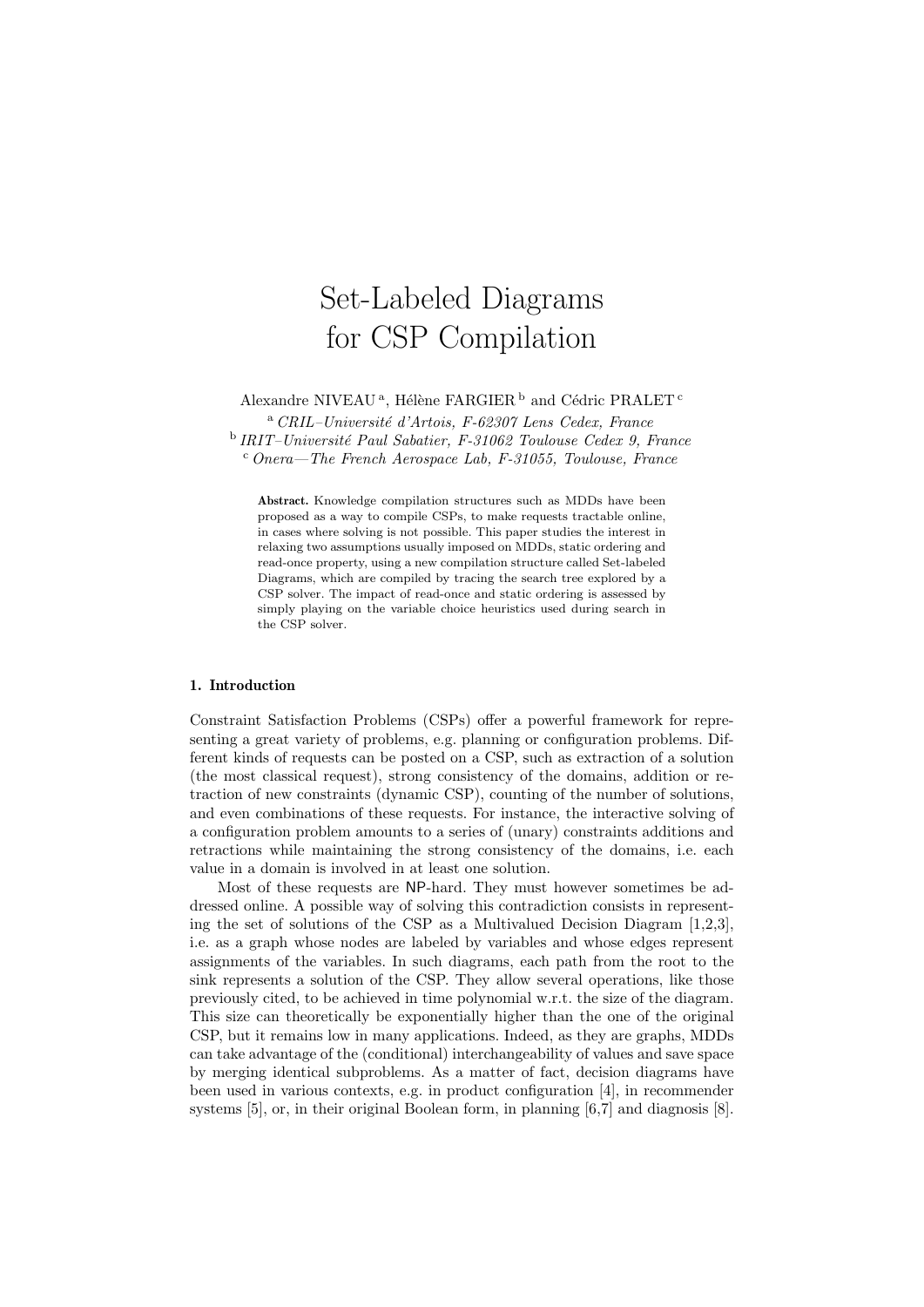Up to our knowledge, these works always consider read-once and ordered graphs, that is, graphs such that variables are not repeated along a path, and such that the order in which variables are encountered along a path is fixed  $(x \text{ cannot}$ appear before  $y$  in one path and after  $y$  in another path). However, this is not a requirement for many applications; as for the Boolean case, it has been shown [9] that OBDDs can often be advantageously replaced by FBDDs (free BDDs), that are read-once, but not ordered. In this paper, we use the language of Set-labeled Diagrams [10], which generalize MDDs by relaxing both requirements.

Note that we do not consider using MDDs to encode single constraints and use them for CSP-solving purposes. In this case, requests are mainly propagation. What we want is to compile the solution set of a whole CSP, in order to answer to a series of online requests.

The goal of this paper is to study a method of compilation of set-labeled diagrams, namely applying Huang and Darwiche's "DPLL with a trace" [11] to a CSP solver. We present a generic compilation algorithm for building set-labeled diagrams while benefiting from constraint programming techniques available in CP engines. With this compilation algorithm, relaxing the "ordered" or "readonce" assumptions depends on the choice of variable choice and branching heuristics to be used during the search by the CP engine. We study different possible heuristics and present experimental results, obtained with our implementation of the algorithm on the Choco solver [12].

The paper is organized as follows: We present in Section 2 the formal framework of Set-labeled Diagrams, that generalize MDDs. Then in Section 3, we describe our compilation algorithm. Section 4 contains details about the heuristics we used, and the results of our experiments.

## 2. Set-labeled Diagrams

#### 2.1. Structure and Semantics

We first give a very general definition of set-labeled diagrams, and restrict it afterwards to a specific framework.

**Definition 1** (Set-labeled diagram). Let  $V$  be a set of variables, and let  $\mathcal{E}$  be a set of sets. A set-labeled diagram (SD) is a directed acyclic graph with at most one root and at most one leaf (the *sink*). Non-leaf nodes are labeled by a variable of  $V$ . Each edge is labeled by a set in  $\mathcal{E}$ .

This definition contains no requirements on nodes' and edges' labels. SDs thus generalize a number of structures representing solution sets, such as BDDs [13] (binary decision diagrams, using Boolean variables and  $\mathcal{E} = \{ \{\perp\}, \{\top\} \},$ MDDs [14,1,15,3] (multivalued decision diagrams, using discrete variables and  $\mathcal E$ a set of singletons), and interval automata [16] and interval diagrams [17] (with  $\mathcal E$  a set of intervals).

In the following, we restrict our framework to that of MDDs: variable domains are finite parts of Z. However, contrary to MDDs, edges are not labeled with singletons but with finite sets of Z. We introduced these restricted set-labeled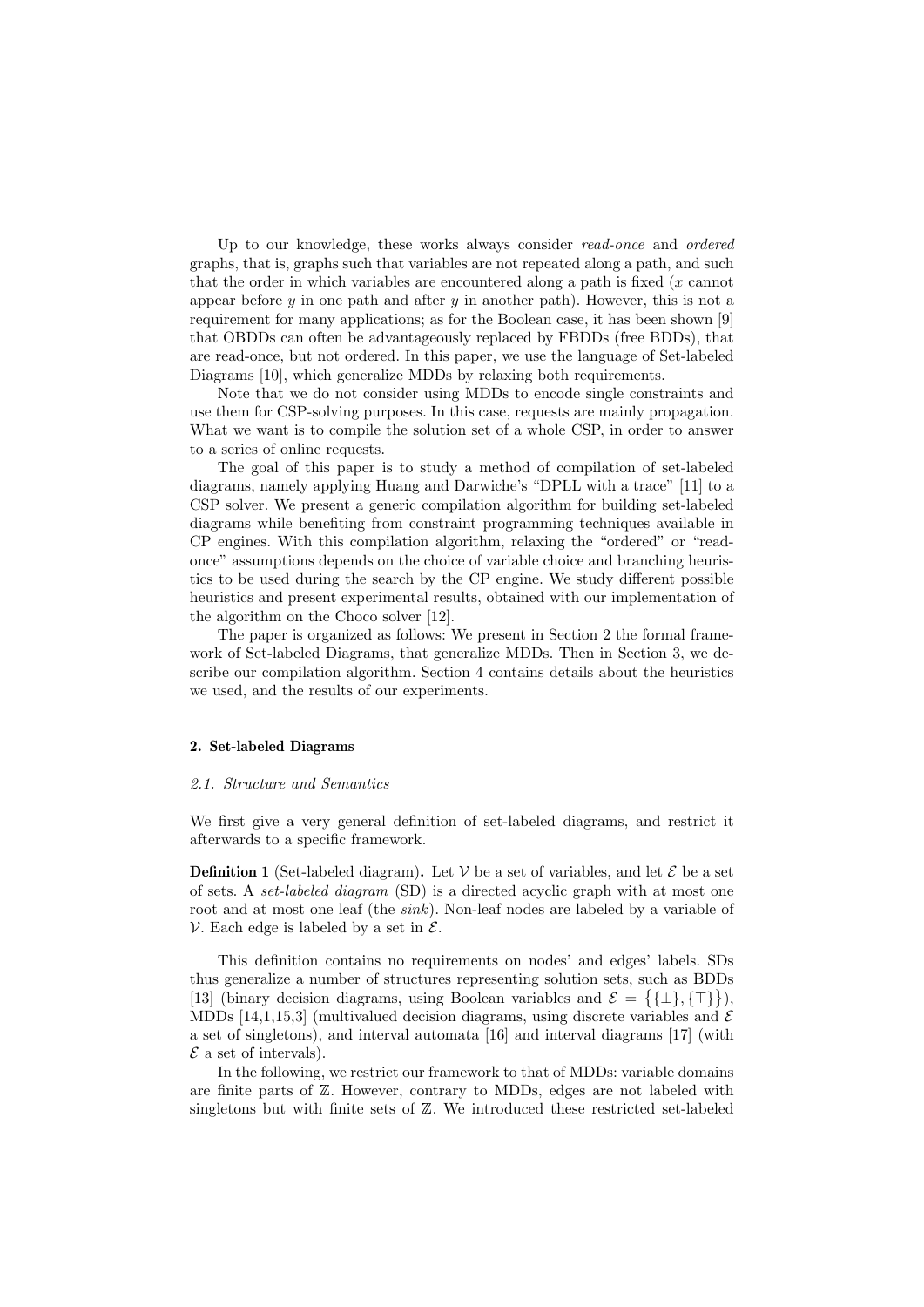diagrams in a previous work [10]. Note that we consider explicitly enumerated sets; the use of sets does not allow us to save space (the point is actually to define a new structural restriction, namely focusingness). SDs are nonetheless more general than MDDs, notably because variable ordering and repetition along a path are not restricted, but also because they can be non-deterministic: label sets of edges going out of a given node need not be disjoint. We call deterministic SDs, dSDs.

Definition 1 allows the graph to be empty (no node at all) or to contain only one node (together root and sink). Figure 1 gives an example of an SD.



Figure 1. An example of non-reduced SD. Variable domains are all  $\{0, 1, \ldots, 10\}$ . As for reduction properties [10]: The two nodes marked  $(1)$  are isomorphic; node  $(2)$  is stammering; node  $(3)$ is undecisive; the edges marked  $(4)$  are contiguous; edge  $(5)$  is dead.

We use the following notation: For  $x \in V$ , Dom(x) denotes the *domain* of x. We suppose that V is totally ordered, and that in a set denoted  $X =$  ${x_1, \ldots, x_k} \subseteq V$ , variables are sorted in ascending order. Then  $Dom(X)$  denotes  $Dom(x_1) \times \cdots \times Dom(x_k)$ , and  $\vec{x}$  denotes an X-assignment of variables from X,  $\lim_{x \to \infty} \sum_{x} \lim_{x} \frac{1}{x} \lim_{x \to \infty} \lim_{x \to \infty} \lim_{x \to \infty} \lim_{x \to \infty} \lim_{x \to \infty} \lim_{x \to \infty} \lim_{x \to \infty} \lim_{x \to \infty} \lim_{x \to \infty} \lim_{x \to \infty} \lim_{x \to \infty} \lim_{x \to \infty} \lim_{x \to \infty} \lim_{x \to \infty} \lim_{x \to \infty} \lim_{x \to \infty} \lim_{x \to \infty} \lim_{x \to \infty} \lim_{x \to \infty} \lim_{$ of a set S is denoted  $|S|$ .

Let  $\varphi$  be a set-labeled diagram, N a node and E an edge in Γ; we denote Var( $\varphi$ ) the set of all variables mentioned in  $\varphi$ ; Root( $\varphi$ ) the root of  $\varphi$  and Sink( $\varphi$ ) its sink;  $\|\varphi\|$  the *size* of  $\varphi$ , i.e. the sum of the cardinalities of all labels in  $\varphi$  plus the cardinalities of the variables' domains;  $Var(N)$  the variable labeling N;  $Lbl(E)$ the set labeling  $E$ ; and  $Var(E)$  the variable labeling the source of  $E$ .

An SD is a compact representation of a Boolean function over discrete variables. This function is the interpretation of the set-labeled diagram:

**Definition 2** (Semantics of an SD). Let  $\varphi$  be an SD, and  $X = \text{Var}(\varphi)$ . The *interpretation of*  $\varphi$  is the function  $\llbracket \varphi \rrbracket$ , from Dom(X) onto { $\perp$ ,  $\top$ }, and defined as follows: for every X-assignment  $\vec{x}$ ,  $[\varphi](\vec{x}) = \top$  if and only if there exists a path p from the root to the sink of  $\varphi$  such that for each edge E along p,  $\overrightarrow{x}_{|\text{Var}(E)} \in \text{Lbl}(E).$ 

We say that  $\vec{x}$  is a *model* of  $\varphi$  whenever  $[\varphi](\vec{x}) = \top$ . Mod $(\varphi)$  denotes the set of models of  $\varphi$ .  $\varphi$  is said to be *consistent* if and only if  $Mod(\varphi) \neq \varnothing$ .

Note that the interpretation function of the empty SD always returns  $\perp$ , since it contains no path from the root to the sink. Conversely, the interpretation function of the one-node SD always returns  $\top$ , since in the one-node SD, the only path from the root to the sink contains no edge.

Like BDDs, SDs can be reduced in size (potentially by an exponential factor) without changing their semantics, as addressed in a previous work [10]. This is done notably by the merging of isomorphic nodes, that is, nodes rooting identical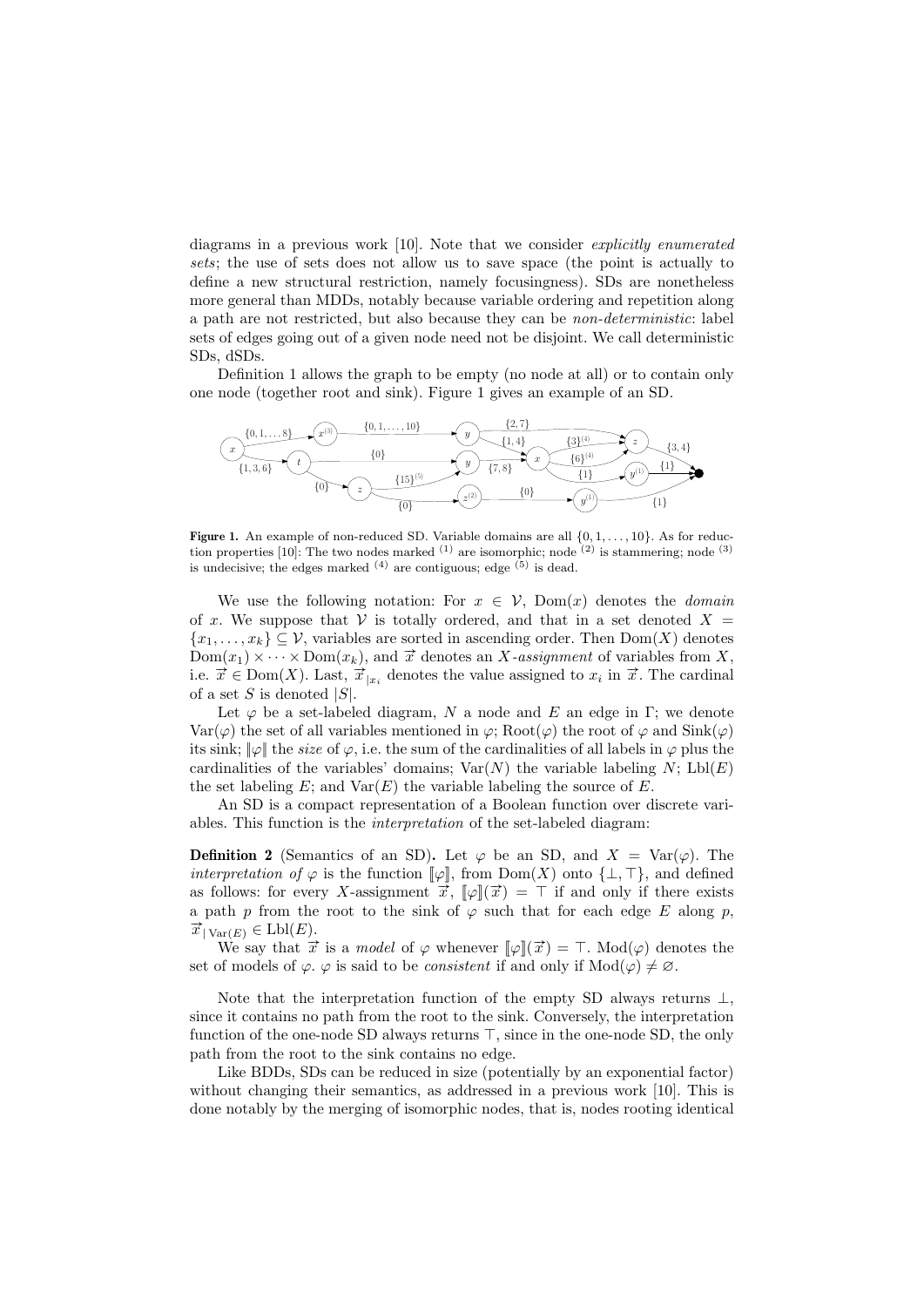subgraphs. For space reasons, we do not detail reduction operations; they are nonetheless hinted in Figures 1 and 2.

Contrary to the case of MDDs, deciding whether an SD is consistent is not tractable [10]. One of the reasons is that the sets restricting a variable along a path can be disjoint, which implies that this path is not associated with any model. It is thus necessary to check each path of an SD before being able to decide of its consistency. To avoid this, a possibility is to consider SDs in which sets related to a given variable can only shrink along a path. We call this property focusingness; it is illustrated in Figure 2. Focusingness generalizes the "read-once" property defined for free BDDs: if no path in the SD uses a variable twice, the automaton is trivially focusing.



**Figure 2.** In this SD, all edges are focusing but the one marked  $(NF)$  (it is not included in the one marked  $(†)$ , and all nodes are deterministic but the ones marked  $(ND)$ . This SD is the reduced form  $[10]$  of the SD presented in Figure 1: isomorphic nodes marked  $(1)$  have been merged into node  $(1)$ , stammering node  $(2)$  has been collapsed into node  $(2')$ , contiguous edges marked  $(4)$ have been merged into edge  $(4')$ , and undecisive node  $(3)$  and dead edge  $(5)$  have been removed.

Definition 3 (Focusing and read-once SD). A *focusing* edge in a set-labeled diagram  $\varphi$  is an edge E such that all edges E' on a path from the root of  $\varphi$  to the source of E such that  $Var(E) = Var(E')$  verify  $Lbl(E) \subseteq Lbl(E')$ .

A focusing set-labeled diagram (FSD) is an SD containing only focusing edges. A a set-labeled diagram  $\varphi$  is *read-once* (RSD) iff it contains no path p such that two nodes along  $p$  are labeled by the same variable.

We refer to as dFSD (resp. dRSD) an SD both deterministic and focusing (resp. read-once). Finally, we can impose an order on the variables encountered along the paths, and recover MDDs in their practical acceptation<sup>1</sup> [14,1,3].

**Definition 4** (Ordered SD). Let X be a set of variables and  $\lt$  be a total order on X. An SD is said to be *ordered w.r.t.*  $\lt$  iff for each couple of nodes  $(N, M)$  such that N is an ancestor of M, it holds that  $\text{Var}(N) < \text{Var}(M)$ .

A dSD ordered w.r.t.  $\lt$  is called an MDD $\lt$ . The language MDD is the union of all  $MDD<$  languages.<sup>2</sup>

Before going on to the compilation section, let us stress here that further information about the SD family, including a knowledge compilation map (results about relative succinctness of languages and their support of various requests) can be found in a previous paper [10].

 $1$ The original definition of MDDs requires neither determinism nor ordering. Nevertheless, papers resorting to these structures work only with ordered and deterministic MDDs; that is why we abusively designate ordered dSDs as MDDs.

 $^{2}$ A *language* is a set of graph structures, fitted up with an interpretation function. We denote SD the language of SDs, dSD the language of dSDs, and so on.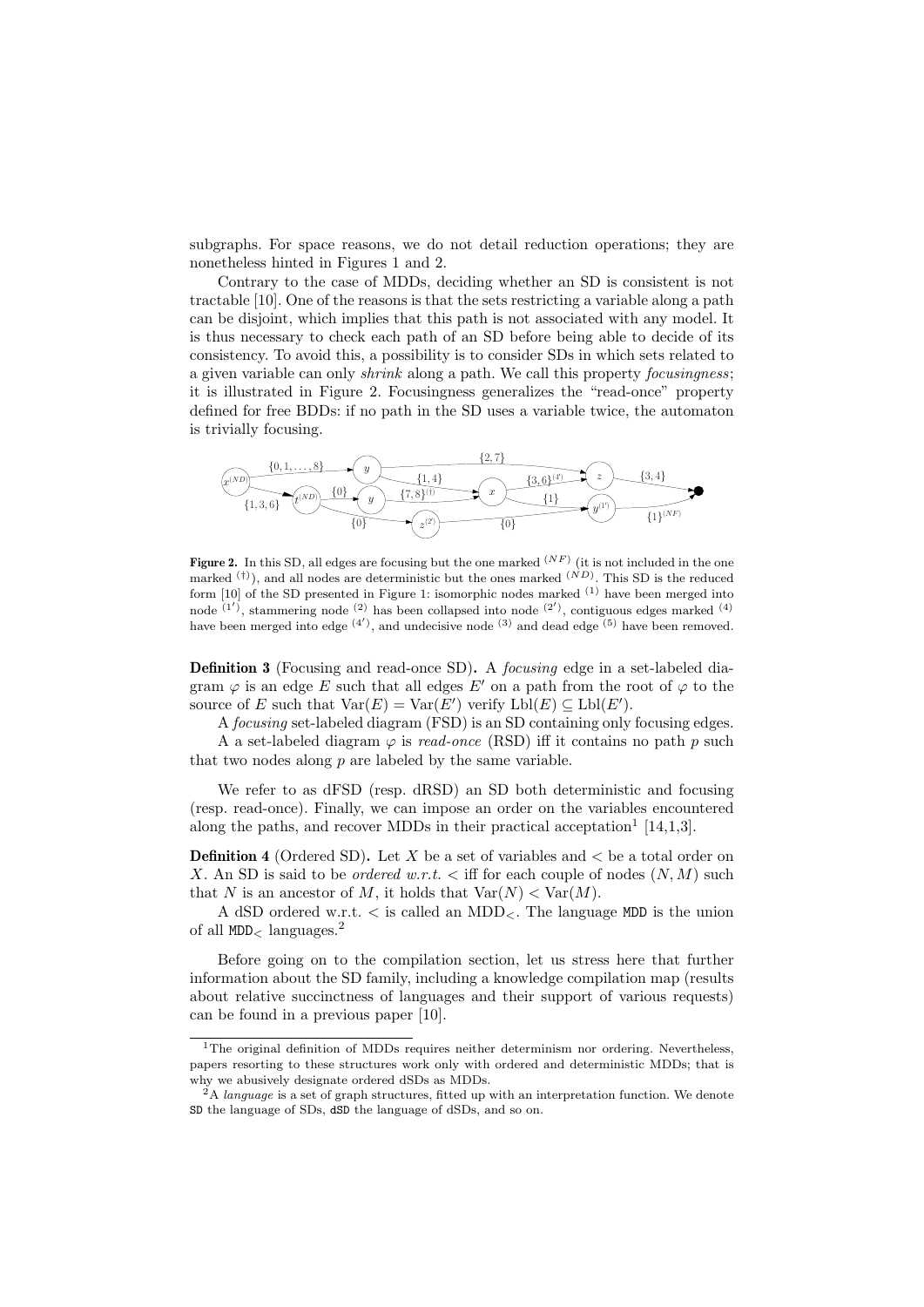## 3. Compilation Algorithm: Choco with a Trace

## 3.1. State of the Art

Knowledge compilation is a domain that is mainly investigated from the theoretical point of view. A few compilers have been implemented, mainly in the case of Boolean domains, i.e., their inputs are Boolean functions over Boolean domains. Let us cite the OBDD packages (Buddy [18] and CUDD [19]) and the more recent DPLL with a trace proposed by [11]. The first series of packages compiles any elementary formula (and elementary constraint) as a (Boolean) decision diagram, and incrementally combines the resulting graphs through AND operations. It is always possible to go from multivalued domains to Boolean ones, using a Boolean encoding of the domains of the CSP [2]; nevertheless, it has been experimentally shown [20] that on real-world instances (namely configuration problems), MDDs are often smaller than log-BDDs.

The drawback of this kind of method is that it can generate intermediate data structures, that are space consuming and can even be exponentially larger than the final decision diagram. A second approach has been proposed with Huang and Darwiche's DPLL with a trace algorithm [11] for SAT compilation. The latter, which has proven very efficient in practice, builds decision diagrams (and d-DNNFs) by tracing the search tree of a DPLL algorithm enumerating all solutions of a CNF. This idea has been adapted in [21] to build approximate MDDs (i.e. MDDs whose model set is an approximation of the solution set of the input CSP) tracing a depth-first search algorithm. A similar technique is used in [22], where AND/OR MDDs (MDDs with AND nodes) are built following the trace of an AND/OR search.

All the preceding approaches use a predetermined variable order (in the case of AOMDDs, this is a tree order). We will relax this assumption here: the choice of the next variable to branch on can be done dynamically, depending on an heuristics. We present here a general description of our algorithm, that we implemented on top of the Choco CSP solver [12].

## 3.2. General description

Let  $C = (X, C)$  be a CSP defined by a set of constraints C over a set of variables X. Extending DPLL with a trace principles from the Boolean domain to the integer domain, we introduce mechanisms for building dFSDs by tracing the search tree of a CSP solver. The approach corresponds to Algorithm 1. It is implemented on top of the Choco CSP solver [12] and provides us with a Choco with a trace algorithm. Main function  $SD-Builder(\mathcal{C}, X_a)$  takes as input a constraint network  $\mathcal C$  and the set of variables  $X_a$  currently assigned in  $\mathcal C$ . It returns a compiled representation of the set of solutions of CSP  $\mathcal{C}$ , in the form of a dFSD. The initial call is SD-Builder( $C_0$ ,  $\varnothing$ ) with  $C_0$  the initial CSP to be compiled.

# 3.2.1. Standard Search

The standard part of procedure SD-Builder(C,  $X_a$ ) is a generic depth-first search able to enumerate the set of all solutions of CSP  $\mathcal{C}$ . It behaves as fol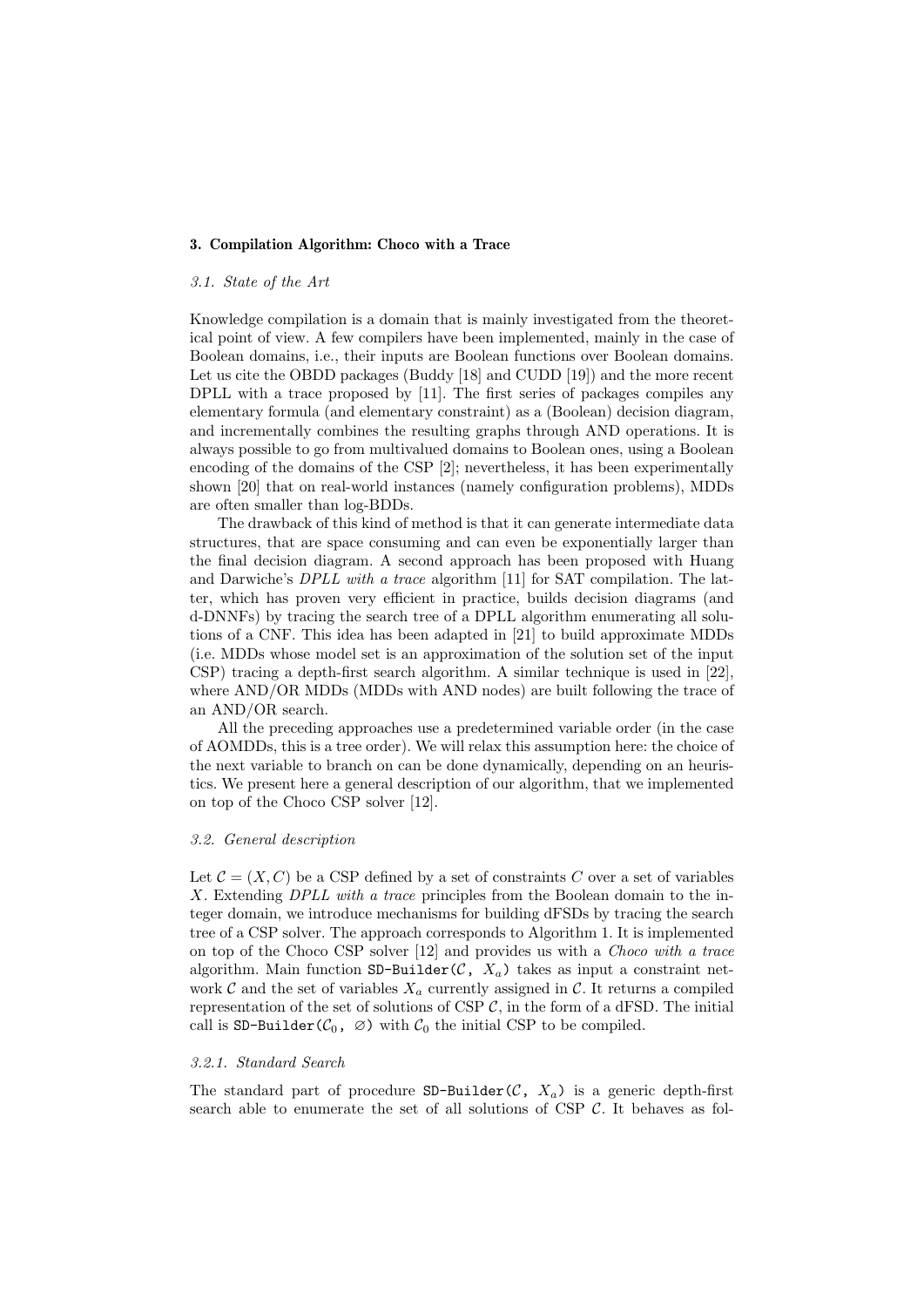lows: function Propagate first applies constraint propagation to the input constraint network  $C$ , in order to remove inconsistent values from the variables' domain; if the reduced CSP obtained is consistent (no empty domain), (a) function Choose unassigned var selects an unassigned variable  $x$ , (b) function Divide domain partitions the current domain of  $x$  into several non-empty disjoint subsets, and (c) the main search procedure is called successively on each of the subproblems defined by the partition. Any implementation of functions Propagate, Divide\_domain, and Choose\_unassigned\_var available in existing CSP solvers can be used at that point.

Algorithm 1 SD-Builder( $C$ ,  $X_a$ ): returns a set-labeled diagram that represents the solution set of constraint network  $\mathcal{C}$ .  $X_a$  is the set of currently assigned variables.

| 1: Propagate $(\mathcal{C})$                                                                           |
|--------------------------------------------------------------------------------------------------------|
| 2: $k :=$ Compute_key $(C, X_a)$                                                                       |
| 3: if there is an entry for the key k in the cache then                                                |
| <b>return</b> the SD corresponding to key $k$ in the cache<br>4:                                       |
| 5. if $\mathcal C$ is proven inconsistent then                                                         |
| return the empty graph<br>6:                                                                           |
| 7: if $X_a = X$ (all variables of C are assigned) then                                                 |
| return the sink-only graph<br>8:                                                                       |
| 9: $\Psi := \varnothing$                                                                               |
| 10: $x := \texttt{Choose\_unassigned\_var}(\mathcal{C})$                                               |
| 11: $R :=$ Divide_domain $(\mathcal{C}, x)$                                                            |
| 12: for all $r \in R$ do                                                                               |
| 13: $X'_a \leftarrow X_a$                                                                              |
| 14: <b>if</b> $r$ is reduced to a singleton <b>then</b>                                                |
| 15. $X'_a \leftarrow X'_a \cup \{x\}$                                                                  |
| 16: $\det \psi_r := \texttt{SD} - \texttt{Builder}(\mathcal{C} _{\texttt{Dom}(x) \leftarrow r}, X'_a)$ |
| 17: $\Psi := \Psi \cup \{\psi_r\}$                                                                     |
| 18: let node $N := \mathtt{Get\_node}(x, \Psi)$                                                        |
| 19: let $\varphi$ be the graph rooted at N                                                             |
| 20: store $\varphi$ at the key k in the cache                                                          |
| 21: $\mathbf{return} \ \ \varphi$                                                                      |

# 3.2.2. Additions for Compilation

Some additions are made to the basic algorithm in order to build a dFSD representing the set of solutions of the initial CSP. These additions are framed in Algorithm 1. The basic idea is to compute a trace of the search tree using different mechanisms:

Internal node. Let  $n$  be an internal node in the search tree; this node is associated with a current CSP denoted  $\mathcal{C}(n)$ ; let x be the unassigned variable chosen at node n and let R be the partition of  $Dom(x)$  computed to branch on the domain of  $x$  (one branch per element in the partition); the idea is that the exploration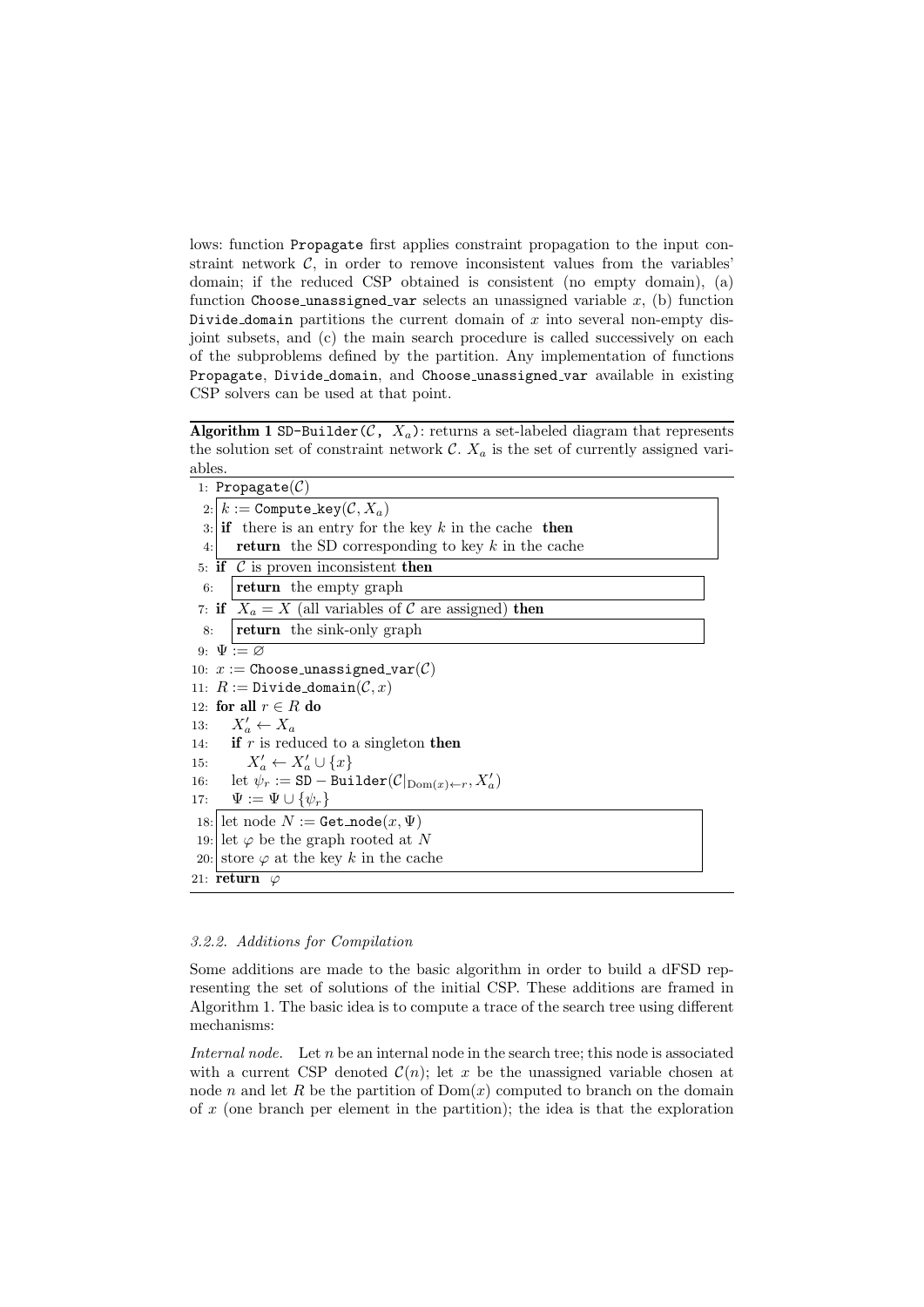associated with each subdomain  $r \in R$  returns an SD  $\psi_r$ ; this SD represents the set of solutions of subproblem  $\mathcal{C}(n)|_{\text{Dom}(x) \leftarrow r}$  obtained by reducing the domain of x to r; the set of solutions of CSP  $\mathcal{C}(n)$  over  $X \setminus X_a$  is then an SD  $\varphi(n)$  whose root is labeled by x and which contains, for each  $r \in R$  such that  $\psi_r$  is not the empty SD, an arc from the root to  $\psi_r$ .

In procedure SD-Builder(C,  $X_a$ ), diagram  $\varphi(n)$  is obtained via call Get node $(x, \{\psi_r | r \in R\})$ . In particular, function Get node checks whether diagram  $\varphi(n)$  (or a diagram isomorphic to it) already exists in the so-called *unique* node table [23]; this table contains all SD nodes created during search; if there exists an isomorphic diagram, it is directly returned; otherwise, node  $\varphi(n)$  is created and added to the unique node table.

Leaf node. When  $n$  is a leaf node of the search tree, it corresponds either to a solution or to a dead-end; in the former case, the algorithm returns a sink-only SD (Line 8), to represent that any assignment of the current problem is a solution; in the latter, it returns an empty SD (Line 6).

Caching. The two previous points suffice to get a compiled dFSD representing the set of solutions of the initial CSP. We additionally maintain a cache during search to avoid equivalent subproblems to be re-explored. More precisely, each time a subproblem C is solved, a cache key  $k(\mathcal{C})$  (function of the current domains of variables) together with the SD node produced for that subproblem are stored (Line 20). Then, prior to computing any new subproblem  $\mathcal{C}'$ , we compute its key  $k(\mathcal{C}')$  and check whether it is already present in the cache (Lines 2–3); if yes, we directly return the SD associated with cache key  $k(\mathcal{C}')$  (Line 4). The key is a list of the current domains of all variables that are either not assigned yet, or involved in constraints not yet satisfied in the current subproblem (sometimes called universal or entailed constraints). It has been proven [24] that all subproblems sharing such a key have the same solution set.

#### 3.2.3. Structure of the SDs Obtained

The set-labeled diagrams returned by Algorithm 1 always satisfy the focusing property. Indeed, the variables' domains are systematically reduced, either by domain splitting or by constraint propagation. The set-labeled diagrams returned are also always deterministic, since function Divide domain computes a partition, hence containing only disjoint subsets of the considered domain.

However, depending on the branching and variable-choice heuristics (i.e. on functions Divide domain and Choose unassigned var), resulting dFSDs may differ:

- We obtain dRSDs if Divide domain splits the domain into singletons, that is, if the algorithm enumerates each possible value during the search. On the contrary, a dichotomic branching search (splitting each current domain in two) will result in non read-once dFSDs.
- We obtain MDDs if Choose\_unassigned\_var follows a static ordering; but using heuristics to guide variable choice (like MinDomain) will often lead to non-ordered dFSDs.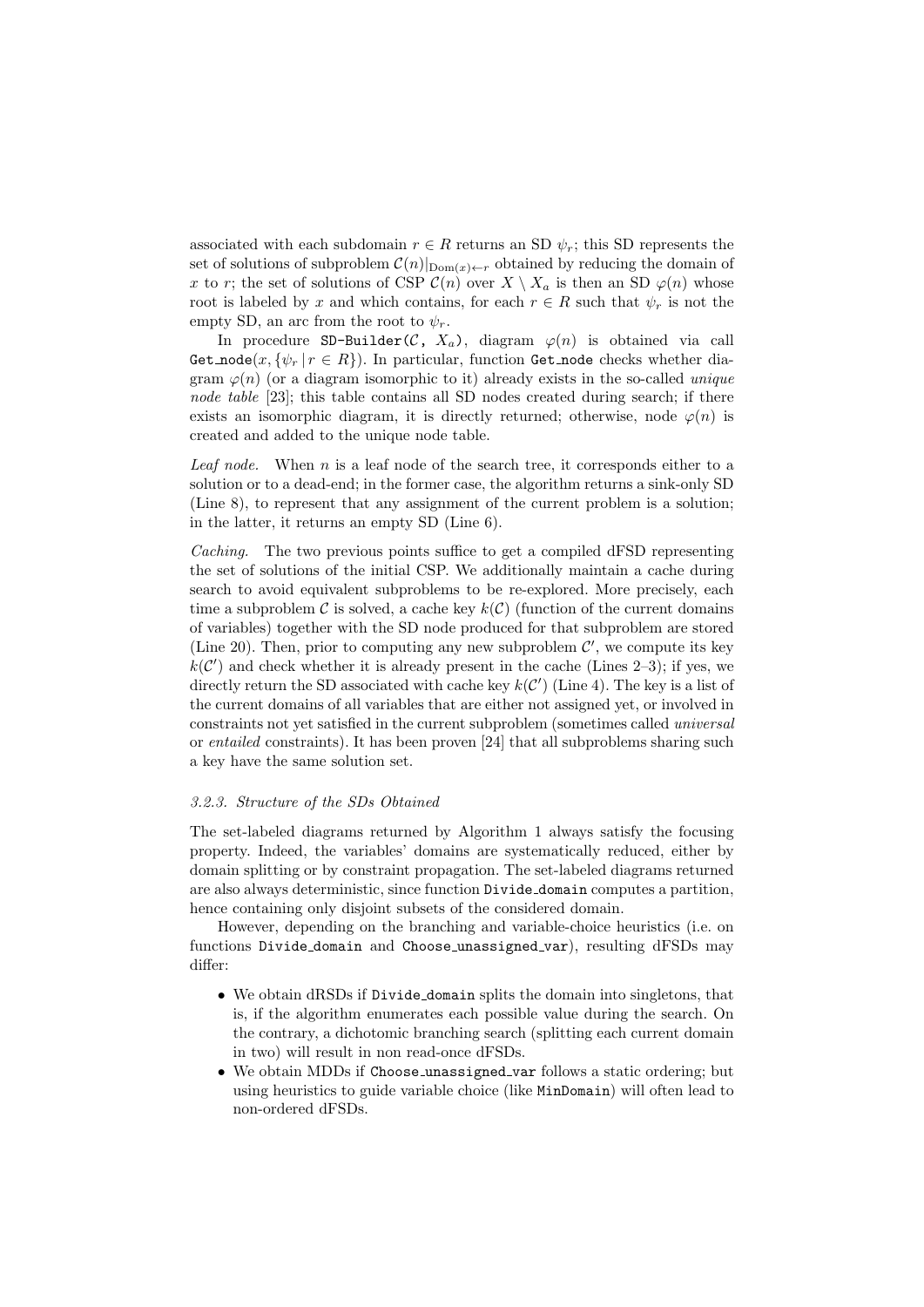# 3.3. Heuristics

We now detail the alternatives we considered for Choose\_unassigned\_var.

## 3.3.1. Standard Heuristics

We used the following standard CSP branching heuristics: **Min-domain**, which chooses the variable with the smallest domain; and Dom/WDeg, which choses the variable minimizing the ratio  $|{\rm Dom}(x)|/\deg(x)$ , where  $\deg(x)$  is the number of constraints  $x$  is involved in (the constraints being weighted according to the conflicts) [25]. We also considered a Random heuristics, which chooses a random variable.

#### 3.3.2. Constraint Graph–Based Heuristics

We used heuristics based on the constraint graph of the CSP, in which each variable is linked to another if and only if there exists a constraint involving them both. For a given variable x, we denote  $N(x)$  the set of variables that are linked with  $x$  in the graph.

# Algorithm 2 Next variable, given a current order  $O =$  $\{o_1, \ldots, o_k\}.$

1: if  $O = \emptyset$  then 2: **return** Argmax<sub>x∈X</sub>|N(x)| 3: let  $x := \text{Argmax}_{x \in X \setminus O} \mathcal{H}_S(x)$ 4: add x as the last value of order O 5:  $return x$ 

The following heuristics are based on the scheme presented in Algorithm 2, varying the criterion  $\mathcal{H}_{S}(x)$ . They have been introduced in [26]. Intuitively, we try to group together variables that are strongly related, hoping that it could limit the number of edges. For **HBW**,  $\mathcal{H}_S(x) = \max_{1 \leq i \leq |O|, o_i \in N(x)} |O| - i$  (it chooses a neighbor of  $o_1$  first, then of  $o_2$ , etc). For **HSBW**,  $\mathcal{H}_S(x) = \sum_{1 \leq i \leq |O|, o_i \in N(x)} |O| - i$ (it chooses a neighbor of the first chosen variables). Last, for **MCSInv**,  $\mathcal{H}_S(x)$  =  $|N(x) \cap O|$  (it chooses the variable most linked to those already chosen).

## 3.3.3. Cache-Based Heuristic

We implemented an heuristics aiming at maximizing the use of the cache. The idea is that a variable choice leading to already treated subproblems limits the number of new nodes. It is executed as follows: for each unassigned variable  $x$ , we count the number  $n_{\text{new}}(x)$  of branching values for which it will be necessary to open a new search node (that is, it does not lead to a cached subproblem or to an inconsistent one). We then choose the variable x minimizing  $n_{\text{new}}(x)$ , using HBW to break ties. We call this heuristics MaxHashUse.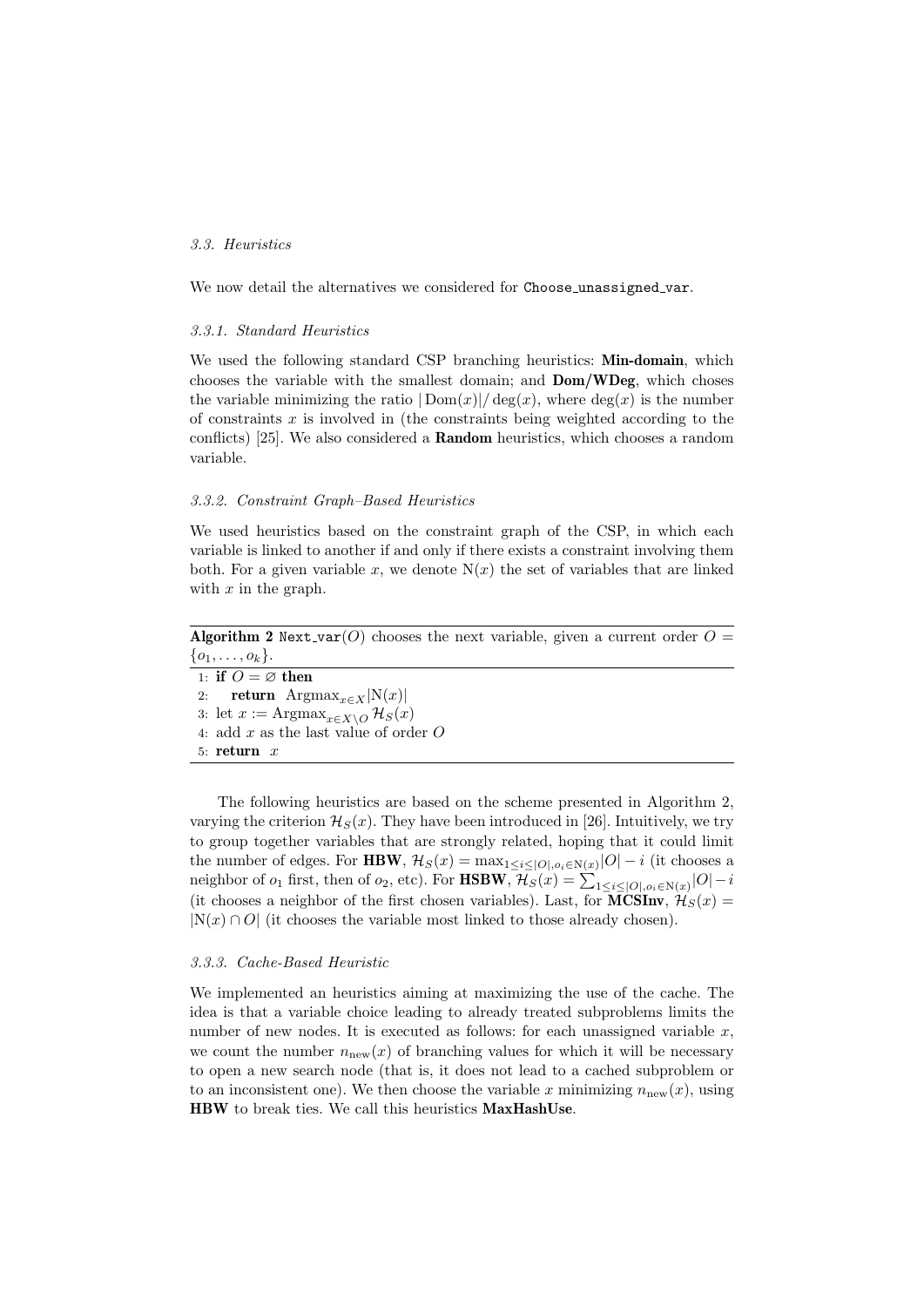# 3.3.4. Static and Dynamic Versions

MinDom, Dom/Wdeg and MaxHashUse are always dynamic: they generally lead to non-ordered dFSDs. As for HBW, HSBW, and MCSInv, it is possible to compute a static order prior to the solving, and thus obtain MDDs, or to let the variable choice be dynamic, by using an up-to-date version of the contraint graph, in which constraints being entailed in the current problem are not considered. We call DynHBW, DynHSBW, and DynMCSInv the corresponding heuristics that do not compute a static order, and we also consider DynRandom.

## 4. Experiments

We considered the following problems in our experiments on our "Choco with a trace" compiler. ObsToMem is a reconfiguration problem; it represents a controller managing connections between the observation device and the mass memory of a satellite. Drone is a planning problem, in which a drone must achieve different goals on a number of zones in limited time. NQueens is the standard CSP representing the "n queens" problem. Last, Star is the CSP representing the problem of coloring a star graph (a center variable linked to other variables independant from each other).

Let us recall beforehand that heuristic efficiency is here estimated with respect to the size of the resulting graph (as defined in 2.1), and not to the time needed to find the first solution, as it is often the case in constraint programming. Thus, we do not expect classically "good" heuristics and domain-splitting functions to be particularly efficient.

#### 4.1. Variable Choice Heuristics



Figure 3. Comparison between the dynamic heuristics for *ObsToMem* and *Drone*.

We first compare the different variable choice heuristics, setting Divide domain to split the domains into singletons, and thus always obtaining dRSDs. Since some of them have no static version, we only compare the dynamic ones. Results about Drone and ObsToMem can be found in Figure 3; for NQueens and Star, all heuristics gave very similar results.

Random is not included here (but is in the next section) to improve readability of the graphs, because it does far worse than the other heuristics.

It is interesting to notice that MinDom seems to be the best heuristics for  $ObsToMem$ , but is far worse than the others for *Drone*. **Dom/WDeg** is not really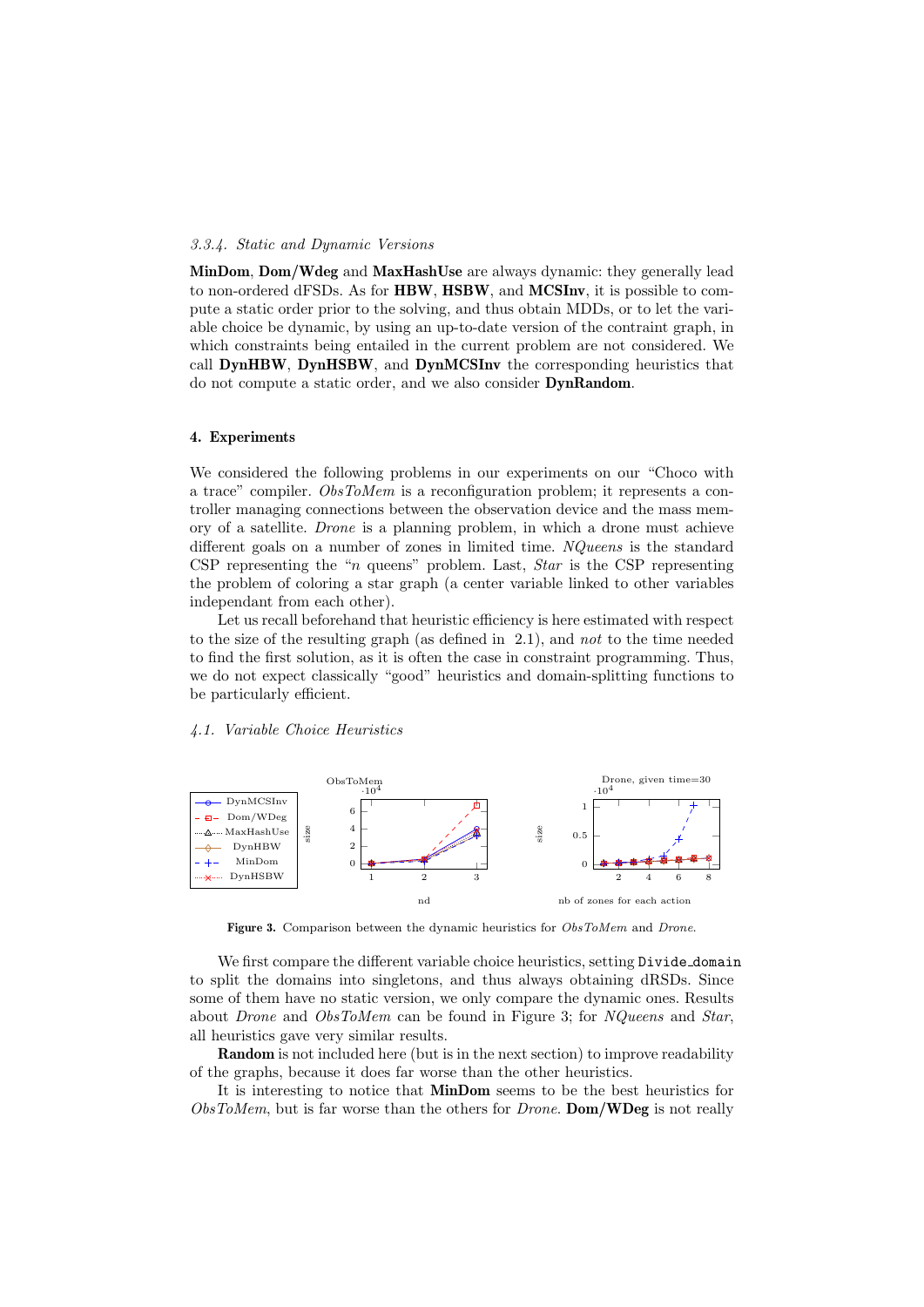interesting in any of our problems. Among the heuristics based on the variable graph, HBW seems to be the best. MaxHashUse is not bad, but does not outclass HBW (on which it is based); it seems that looking only one step ahead to maximize the use of the cache is not sufficient (we choose the best variable w.r.t. the next node, and open less new subgraphs; but these subgraphs are bigger).

## 4.2. Comparison between Static and Dynamic Orders



Figure 4. Comparison between the static and dynamic versions of HBW and Random. DynRandom results are not shown for *Star*, since they are far worse than the others (the size of the resulting dRSD exceeds 100,000 for 7 variables).



Figure 5. Comparison between the static and dynamic versions of HBW and HSBW for the Drone problem.

Let us now compare results obtained by using static and dynamic versions of a given heuristics, with the same domain splitting as in the previous section: we respectively obtain MDDs and dRSDs. Results for **HBW** (the best heuristics in the previous section) and Random can be found on Figure 4. We see that DynRandom is far worse than its static counterpart; indeed, using a static order, we increase the probability of getting isomorphic nodes. Results for **DynHBW** are better than static HBW for the real-world problems, but it is not the case for the smaller ones (for NQueens, the resulting MDDs are even smaller than the dRSDs).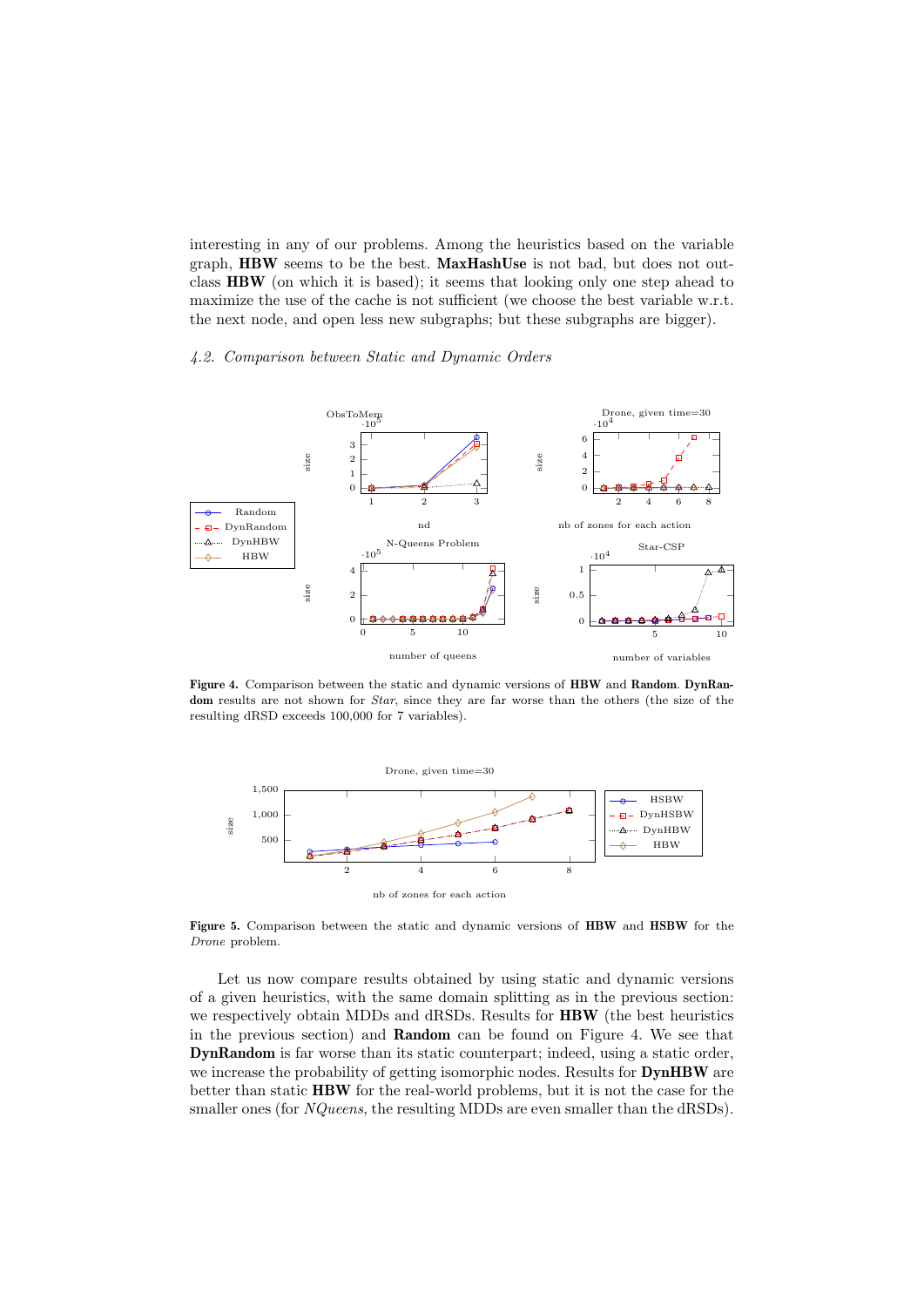However, this highly depends on the heuristics and on the problem considered; on Figure 5, we see that for the *Drone* problem, while **DynHBW** and **DynHSBW** coincide, their static versions are either better (HSBW) or worse (HBW).

4.3. Influence of the Domain-Splitting Function



Figure 6. Comparison between the dichotomic and enumerating domain-splitting functions.

We now show to what extent the choice of the domain-splitting function affects the resulting graph. Using the enumerating domain-splitting function (that splits the domain into singletons) allows to compile dRSDs, whereas the dichotomic one (that splits the domain in two parts) allows to compile dFSDs. Results can be found on Figure 6; they are better in the first case. This does not imply that dRSDs are always smaller than equivalent dFSDs, but that our heuristics seems to be particularly adapted to the compilation of dRSDs. A method allowing to efficiently compile pure, non-read-once dFSDs is still to be found.

## 5. Conclusion

In this paper, we introduced set-labeled diagrams, that generalize MDDs by relaxing the properties of ordering, read-once and determinism. We presented an algorithm able to compile various kinds of deterministic SDs (dFSDs, dRSDs and MDDs), applying the idea of "DPLL with a trace" to a CSP solver. We showed how the choice of certain search parameters (variable-choice heuristics and domain-splitting function) affects the structure of the resulting dSD. Using our implementation of the compiler, based on the Choco CSP solver, on two real-world problems and two standard CSPs, we presented experimental results about the ifluence of these search parameters. Our results show that none of our variablechoice heuristics outclasses the others for all problems; a dominating heuristics is still to be found. They also show that our heuristics seem to be interesting only for compiling read-once diagrams.

Future work includes further study of variable-choice heuristics, especially of MaxHashUse. More generally, we want to think about some ways to efficiently compile non-read-once dFSDs and non-deterministic SDs. It should also be interesting to add "AND" nodes in the language, which would allow to compare static-order AOMDDs with dynamic-order ones.